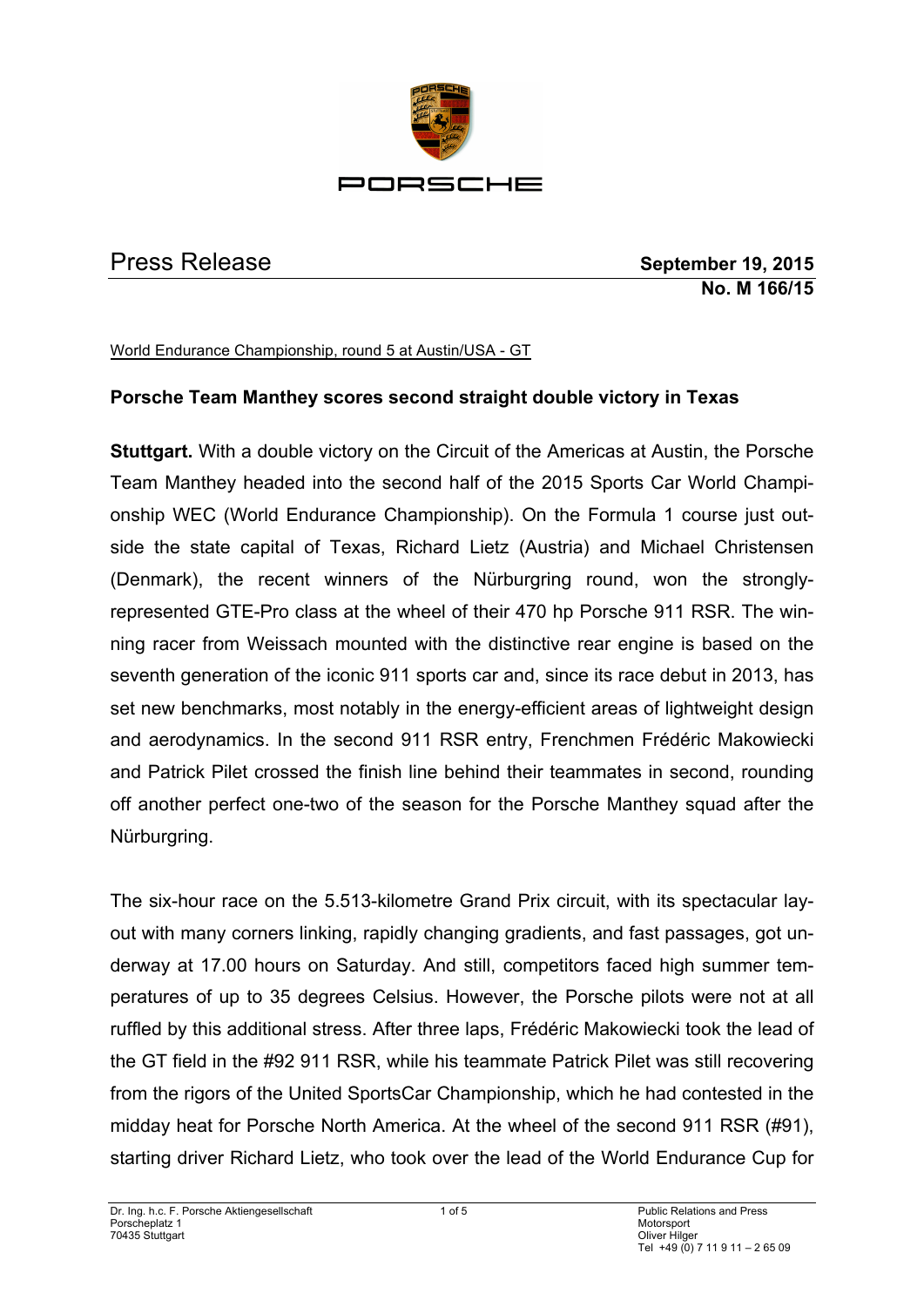GT pilots after his Nürburgring win, stuck to the bumper of his leading team colleague.

The pair of 911 RSR spearheaded the GTE-Pro class field over the entire six-hour distance, swapping positions several times. The convincing and reliable performance of the nine-elevens, which have won four straight races in the North American United SportsCar Championship so far this season, was made possible by the immaculate performance of the drivers, their pit crews and the perfect race strategy of Porsche Team Manthey.

Thanks to his victory, Richard Lietz further extended his lead in the World Endurance Cup for GT Pilots. In the team classification, Porsche Team Manthey now ranks first. Amongst the manufacturers, Porsche now sits in second place with three remaining races in Fuji/Japan, Shanghai/China and Manama/Bahrain.

In the GTE-Am class, Earl Bamber (New Zealand) achieved second after a stunning chase through the field in the 911 RSR fielded by Abu Dhabi Proton Racing with Christian Ried (Germany) and Khaled Al Qubaisi (Abu Dhabi). This marks the best result so far this season for the Porsche customer squad. Earl Bamber, the winner of the Le Mans 24 Hours with the Porsche 919 Hybrid in June, had also contested the United SportsCar Championship earlier in the day.

## **Comments after the race**

**Matthias Müller**, President and Chief Executive Officer at Porsche AG: "A stunning success. Basically, this was almost like a Weissach championship. For the entire six hours, the two 911 RSR virtually ran nose to tail and easily kept the competition at bay. It doesn't get any better."

**Dr. Frank-Steffen Walliser**, Head of Porsche Motorsport: "What a perfect race. We snatched positions at the start and held tight to the lead for the rest of the race. That was a very strong performance. We drove a very steady race and our pit stops ran perfectly – a dream. Congratulations to our customer team Abu Dhabi Proton Racing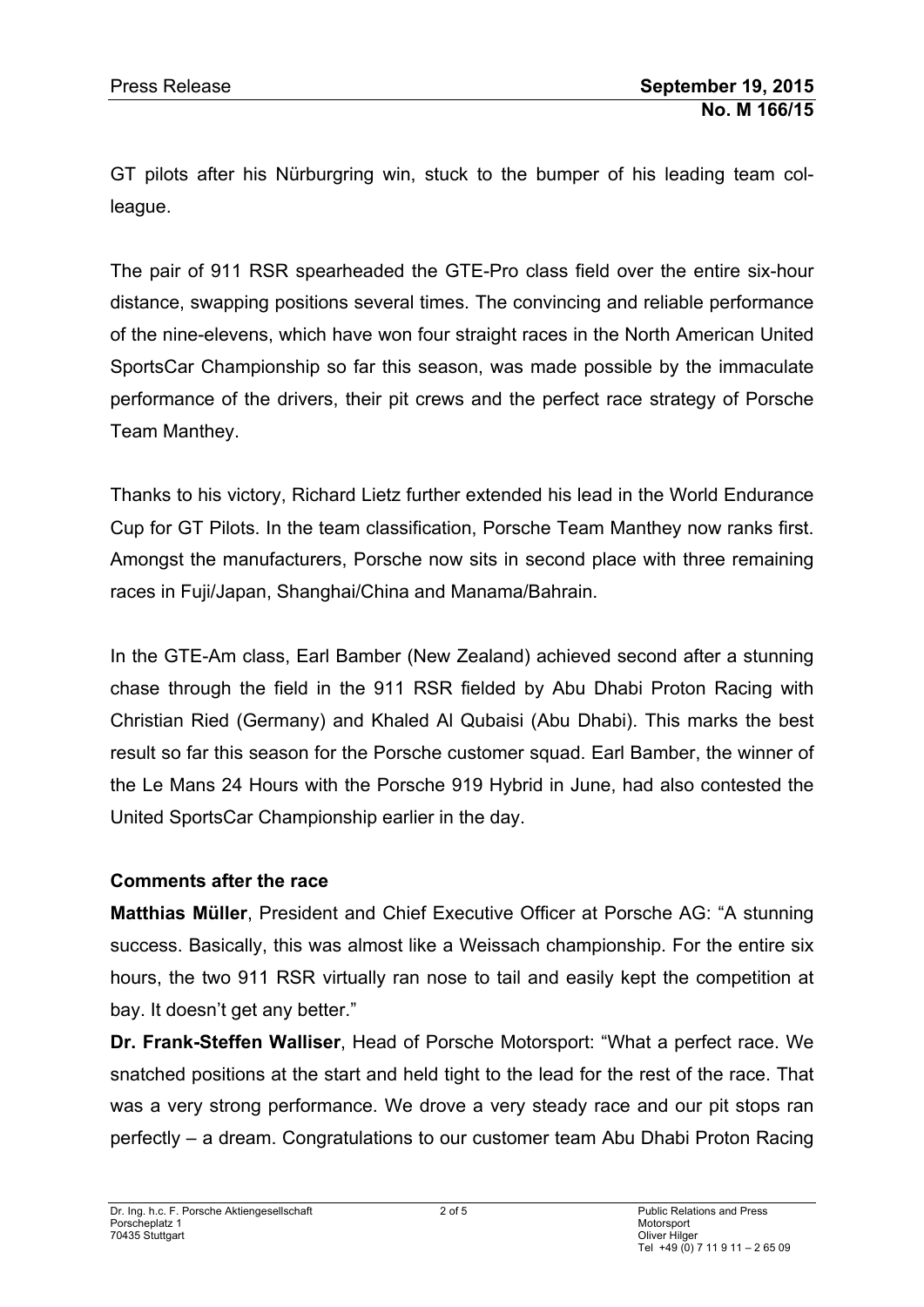on their second place in the GTE-Am class. It was a gripping fight. Earl Bamber drove two brilliant stints, and Christian Ried and Khaled Al Qubaisi as well as the entire team have done a fantastic job. We can only congratulate them for this."

**Richard Lietz (911 RSR #91):** "An exciting race, and a bigger advantage in the championship – there's only one word for this: perfect. Right from the start, our 911 RSR was consistently fast even in the high temperatures. We made good use of the advantages that we'd worked for in practice and qualifying and could pull clear of our rivals. Even during the night, while we were running on softer rubber, the tyres worked excellently. All in all, today was a strong team effort. I'm proud to be a part of Porsche and this team."

**Michael Christensen (911 RSR #91):** "That's precisely the result that we wanted. In this race, we underlined what we can do. The whole team put in a strong performance, no one made a mistake, and that's how you achieve such a result. From the outside it might have looked easier than it actually was most of the time. But it was hard work. We really only had everything under control in the last hour of racing."

**Patrick Pilet (911 RSR #92):** "I'll definitely sleep well tonight. To contest two long distance races in one day is not easy, especially in such temperatures. But such a fabulous team result is worth all that effort. That was a perfect weekend for Porsche."

**Frédéric Makowiecki (911 RSR #92):** "Our double victory at the Nürburgring was fantastic, but to repeat such a success is a great feeling. I'm truly proud to be able to drive for Porsche. Early on in the season we experienced a few glitches, but we worked hard to sort out the problems. Now we're back in action and ready to fight for the title for Porsche."

**Earl Bamber (911 RSR #88):** "We started from way down the field and had to make up a lot of places. But our 911 RSR ran fantastically over the entire race weekend. It wasn't easy for me, because I'd already contested a race in the searing heat. Plus a puncture forced us into the pits for an unscheduled stop. But ultimately it was still a great result for the team. We had to wait a long time for this."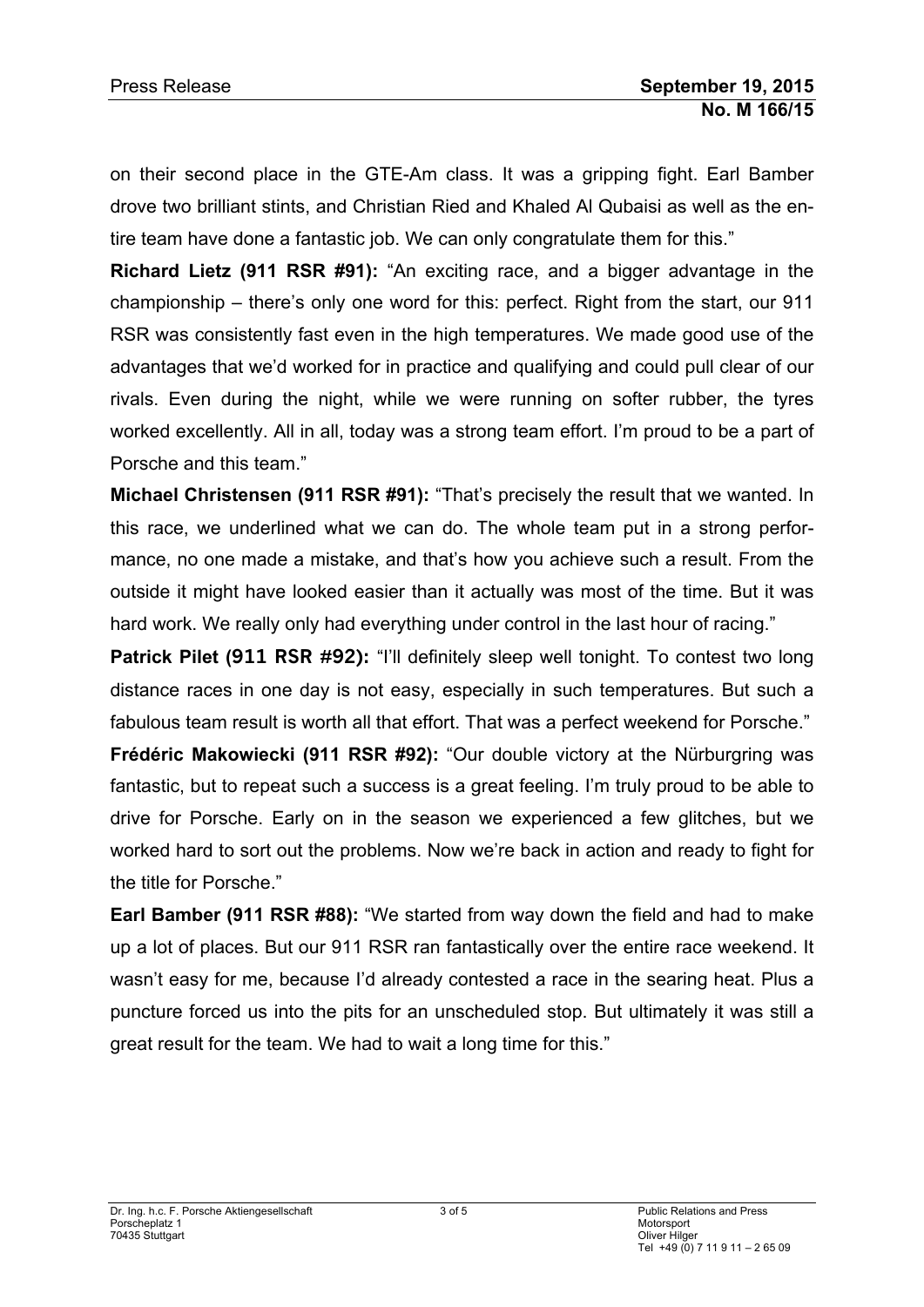## **Race result**

## **GTE-Pro class**

- 1. Lietz/Christensen (A/DK), Porsche 911 RSR, 162 laps
- 2. Pilet/Makowiecki (F/F), Porsche 911 RSR, 162
- 3. Rigon/Calado (I/GB), Ferrari F458 Italia, 162
- 4. MacDowall/Stanaway/Rees (GB/NZ/BRA), Aston Martin, 161
- 5. Sörensen/Nygaard (DK/DK), Aston Martin, 160
- 6. Turner/Adam (GB/GB), Aston Martin, 160
- 7. Bruni/Vilander (I/SF), Ferrari F458 Italia, 160

# **GTE-Am class**

- 1. Bertolini/Shaytar/Basov (I/RUS/RUS), Ferrari F458 Italia, 159 laps
- 2. Ried/Bamber/Al Qubaisi (D/NZ/UAE), Porsche 911 RSR, 159
- 3. Perrodo/Collard/Aguas (F/F/P), Ferrari F458 Italia, 158
- 4. Dempsey/Long/Seefried (USA/USA/D), Porsche 911 RSR, 158
- 5. Dalla Lana/Lamy/Lauda (CDN/P/A), Aston Martin, 158
- 6. Castellacci/Goethe/Hall (I/D/GB), Aston Martin, 158
- 7. Roda/Ruberti/Poulsen (I/I/DK), Chevrolet Corvette, 171

# **Points' standings GTE-Pro after 5 of 8 races**

# **World Endurance Cup for GT manufacturers**

- 1. Ferrari, 187 points
- 2. Porsche, 185
- 3. Aston Martin, 129